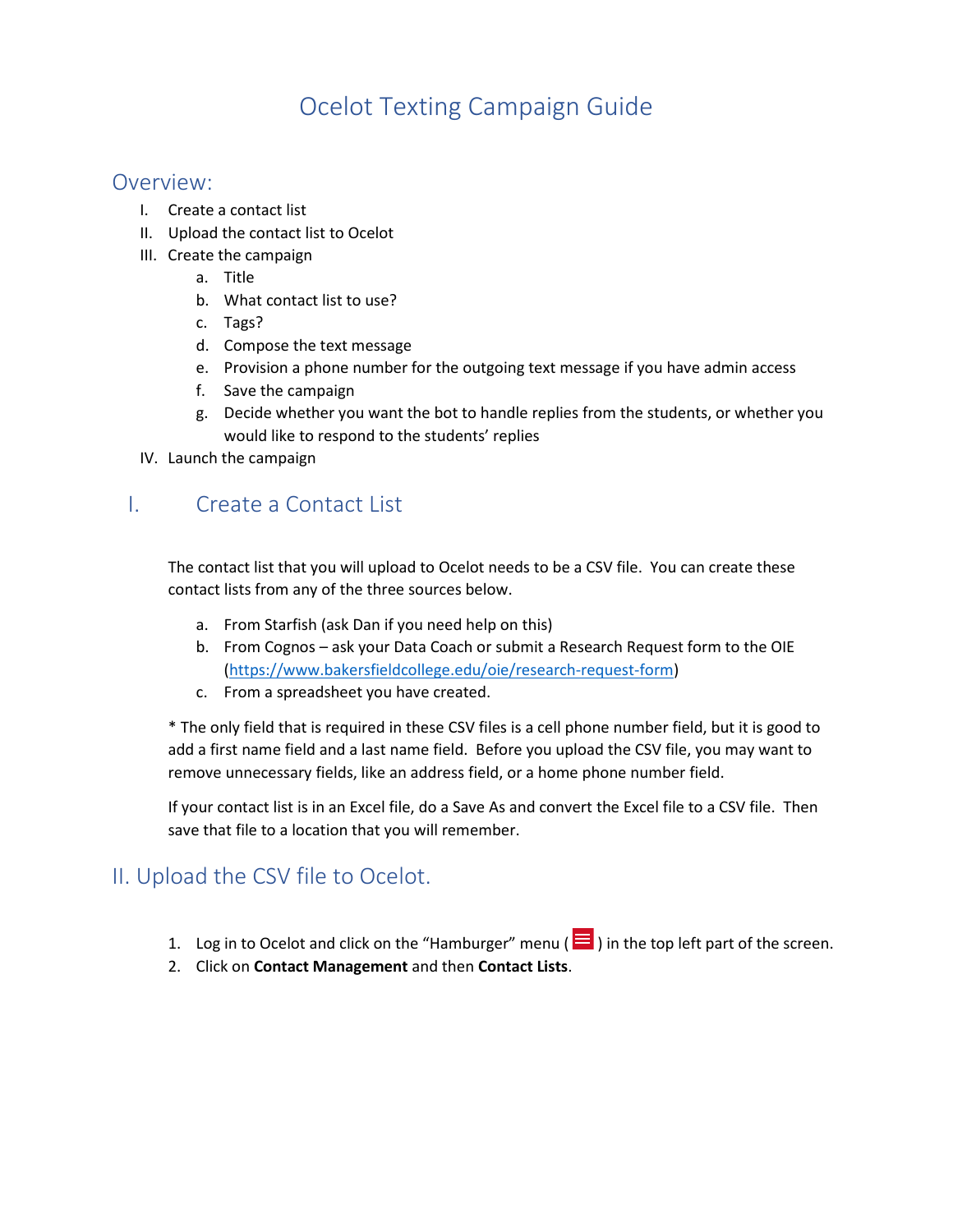

3. Click on the plus sign on the bottom right side of the screen.

|                                                   |                                                                                       | Œ                   | E | (?)            | DH.   | $\lambda$    |
|---------------------------------------------------|---------------------------------------------------------------------------------------|---------------------|---|----------------|-------|--------------|
| <b>CONTACT MANAGEMENT</b><br><b>Contact Lists</b> |                                                                                       |                     |   |                |       |              |
|                                                   | Utilize contact lists to create and manage target groups for your outbound campaigns. |                     |   |                |       |              |
|                                                   |                                                                                       |                     |   |                |       |              |
| Search                                            |                                                                                       |                     |   |                |       |              |
| <b>NAME</b>                                       | <b>TAGS</b>                                                                           | <b>LAST UPDATED</b> |   | <b>ACTIONS</b> | $\pm$ |              |
|                                                   |                                                                                       |                     |   |                |       | $\checkmark$ |

4. Assign the Columns (the names of the fields). It will start off looking something like this.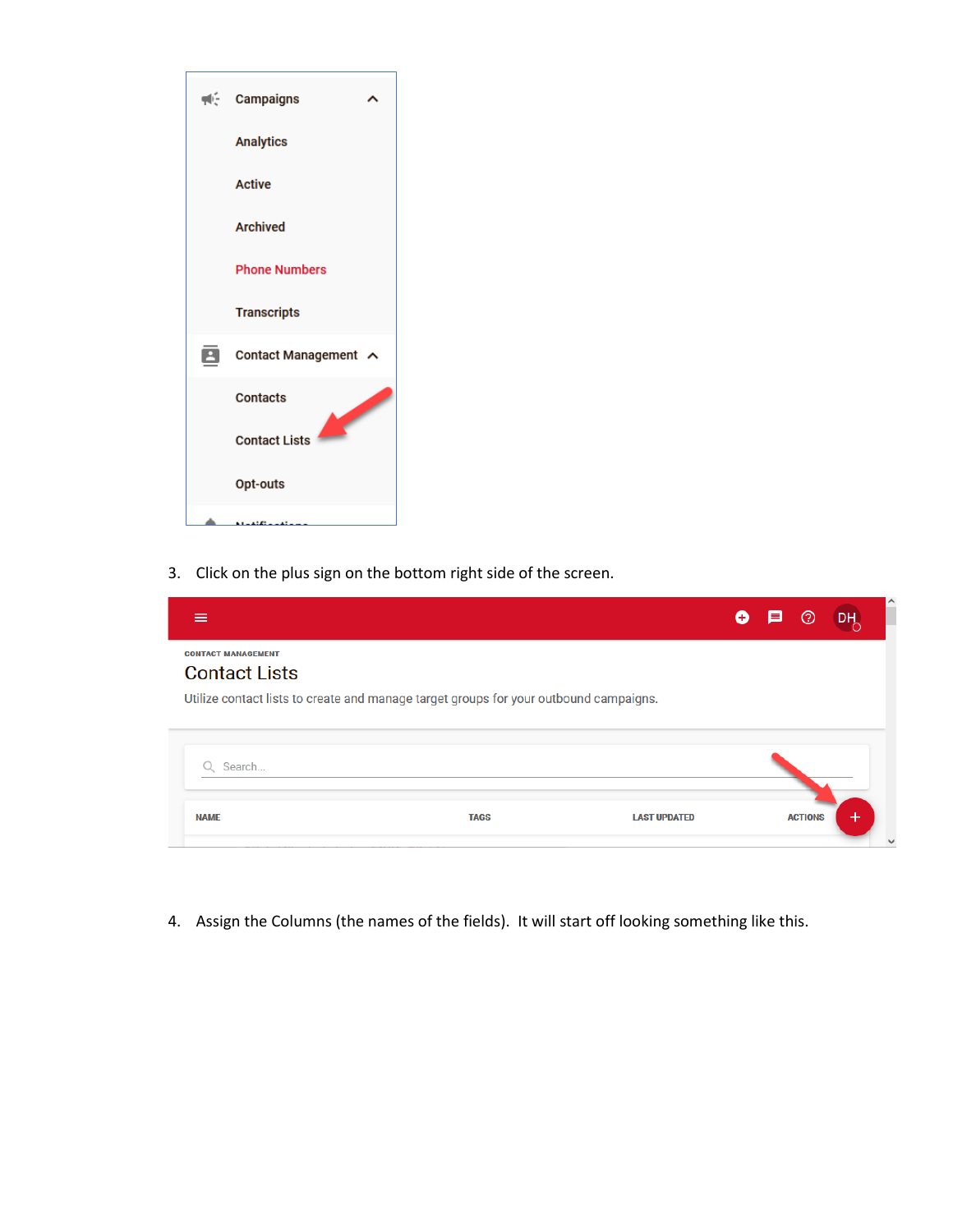| <b>Create Contact List</b><br>$\times$ |                                         |                         |                          | <b>CANCEL</b>              |
|----------------------------------------|-----------------------------------------|-------------------------|--------------------------|----------------------------|
| <b>Choose File</b>                     | <b>Assign Columns</b><br>$\overline{2}$ | $\overline{\mathbf{3}}$ | Save $-$                 | Finish                     |
| Assign fields to your data             |                                         |                         | Header Row Advanced Mode | ∧                          |
| 1.11                                   | 444                                     |                         | 1.11                     |                            |
| <b>Last Name</b>                       | <b>First Name</b>                       | <b>ID Number</b>        | <b>Main Phone</b>        |                            |
| Abad                                   | Bri i                                   | @00                     | 32                       |                            |
|                                        |                                         |                         |                          | <b>BACK</b><br><b>NEXT</b> |

Click inside each empty box to add a field name. You can select any of the four options, or you can add your own field name by typing the field name in the box. Hit **Enter**, or click on **Add "\_\_\_\_"**. Click on **Add Field** at the prompt.

4. Turn off the **Header Row**, add the field names, and then click on **Next**.

| <b>Create Contact List</b><br>×<br><b>CANCEL</b> |                                         |                    |                 |             |
|--------------------------------------------------|-----------------------------------------|--------------------|-----------------|-------------|
| Choose File                                      | <b>Assign Columns</b><br>$\overline{2}$ | 3                  | Save -          | Finish      |
| Assign fields to your data                       |                                         | <b>Header Row</b>  | Advanced Mode ( |             |
| Last Name                                        | First Name                              | $\times$<br>$\sim$ | Phone Number    |             |
| Abad                                             | Br                                      | @00                | 32              |             |
| Abair                                            | Ki                                      | @00                | 661             |             |
|                                                  |                                         |                    | <b>BACK</b>     | <b>NEXT</b> |

5. Give the list a unique name and add any tags if desired. Then click on **Create Contact List**.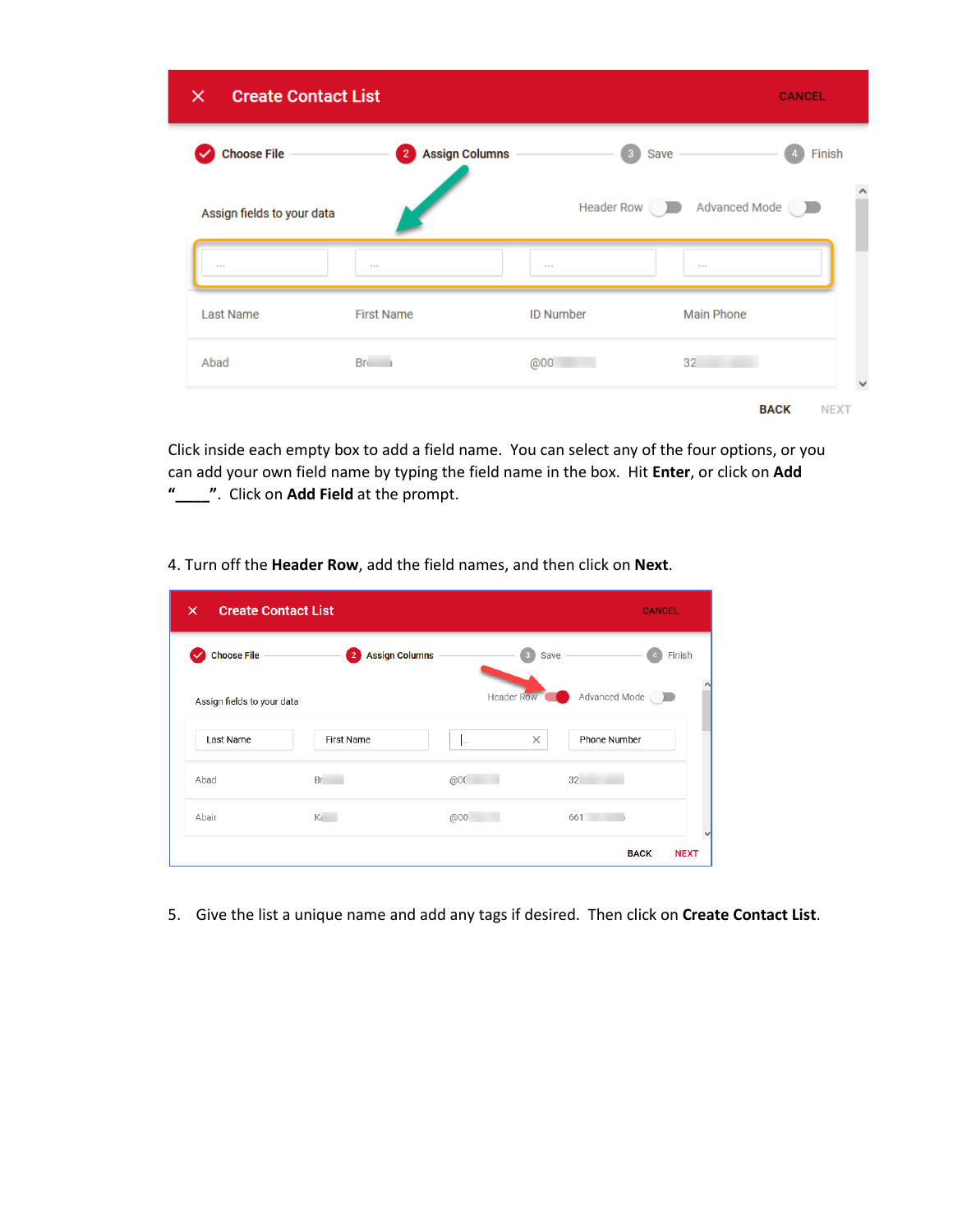| <b>Create Contact List</b><br>$\times$    |                                    | <b>CANCEL</b>               |                            |
|-------------------------------------------|------------------------------------|-----------------------------|----------------------------|
| <b>Choose File</b><br>$\checkmark$        | <b>Assign Columns</b><br>$\bullet$ | $\mathbf{3}$<br><b>Save</b> | Finish                     |
| <b>List Name</b>                          |                                    |                             |                            |
| <b>Tags</b>                               |                                    |                             |                            |
| Add tags<br>Press Enter to create new tag |                                    |                             |                            |
|                                           |                                    |                             |                            |
|                                           |                                    | <b>BACK</b>                 | <b>CREATE CONTACT LIST</b> |

# III. Create the Campaign

1. Click on the **Plus** at the top right of the screen.

| ≔                                        | $\Box$ $\Box$ $\Box$ $\Box$ $\Box$ $\Box$<br>$\bullet$ |  |
|------------------------------------------|--------------------------------------------------------|--|
| <b>CAMPAIGNS</b><br>Anthony Announcement |                                                        |  |

- 2. Select the "**Create Campaign**" option.
- 3. You will be given three choices for creating your campaign. In most cases, you will likely choose the "**From Scratch**" option.

| <b>Create Campaign</b>                              |                                                                                                                                    |                                                                                                                                 |  |  |
|-----------------------------------------------------|------------------------------------------------------------------------------------------------------------------------------------|---------------------------------------------------------------------------------------------------------------------------------|--|--|
| How would you like to get started?                  |                                                                                                                                    |                                                                                                                                 |  |  |
| <b>From Previous</b><br>Re-use a previous campaign. | <b>Ocelot Library</b><br>Select from the vast array of Ocelot<br>campaign templates to quickly get<br>started and meet your needs. | <b>From Scratch</b><br>Know exactly what you want to do?<br>Configure your campaign from scratch<br>and customize all settings. |  |  |
| GO                                                  | GO                                                                                                                                 | <b>GO</b>                                                                                                                       |  |  |

4. Find the Contact List you just uploaded to Ocelot and click on the **Plus sign** to the right of the list. The list of contact lists will be long, so you can find your contact list easily by searching for key terms.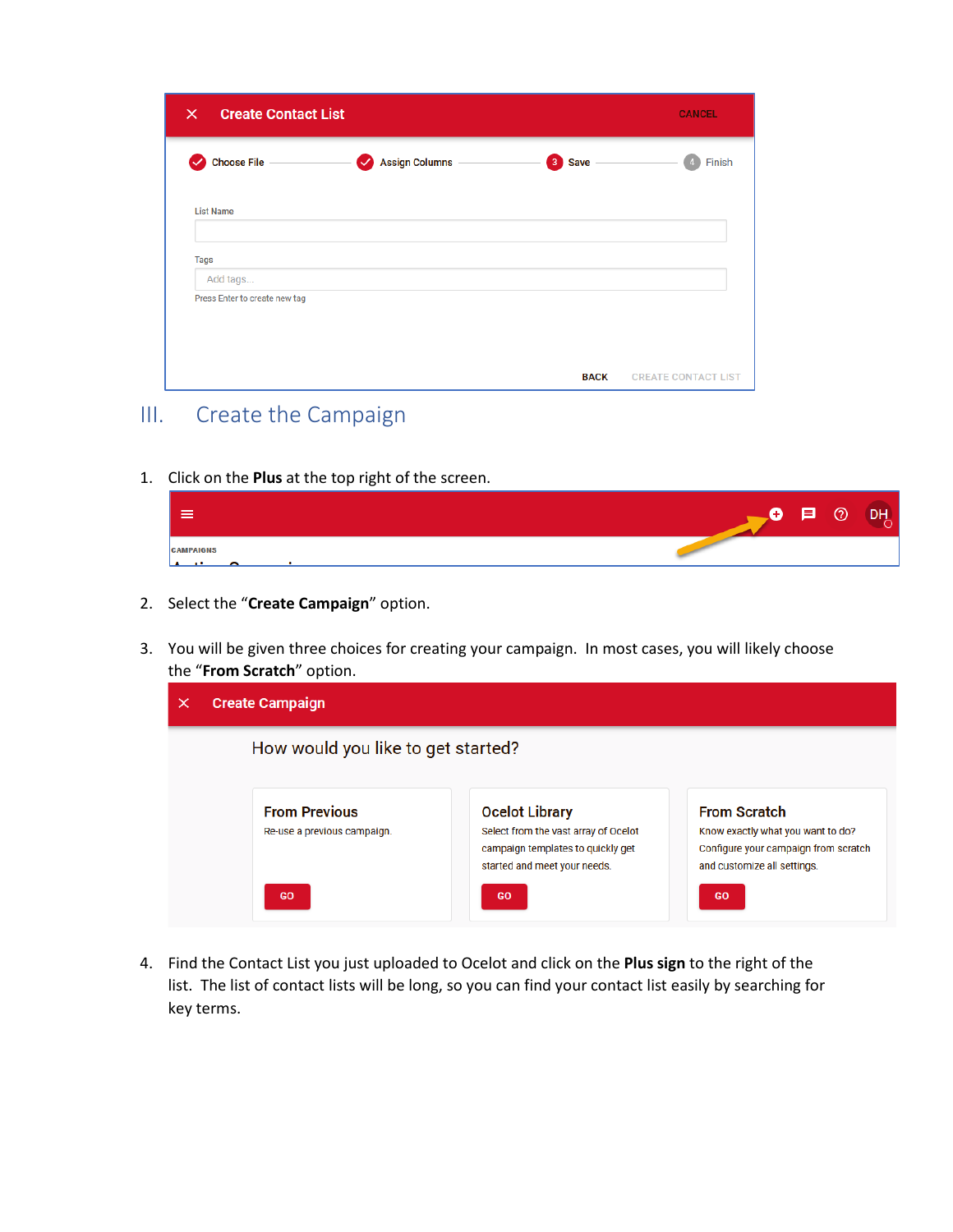| × | <b>Create Campaign</b>                        |                                                                                                                                                                                                                                      |
|---|-----------------------------------------------|--------------------------------------------------------------------------------------------------------------------------------------------------------------------------------------------------------------------------------------|
|   | Select a contact list                         |                                                                                                                                                                                                                                      |
|   | kern promise                                  |                                                                                                                                                                                                                                      |
|   | Kern Promise Success 6.30.21                  |                                                                                                                                                                                                                                      |
|   | Kern Promise Spring 2021 Current HS Seniors 2 | <b>Contract Contract Contract Contract Contract Contract Contract Contract Contract Contract Contract Contract Contract Contract Contract Contract Contract Contract Contract Contract Contract Contract Contract Contract Contr</b> |
|   | Korn Promise Accontance List 6.21.21          |                                                                                                                                                                                                                                      |

- 5. Give the campaign a title that is easily distinguishable from other campaigns.
- 6. Your "**Campus & Office**" will be "**Guided Pathways**".
- 7. Compose your message. The message should have four components:
	- a. Greet the student by name
	- b. Tell the student who is sending them a text. You can keep it general, as in, "This is BC Performing Arts department."
	- c. Add a concise message containing the pertinent information you wish to convey.
	- d. Let the students know what to do if they would like more information or if they have questions.

#### **Content**

#### Message



There is a 1600 character limit, but generally keep your messages much shorter than that. The longer the message is, the longer it will take to send out the message to your students.

8. If you have an Admin Ocelot Campaign account, you will next be able to Provision a phone number that will be associated with the text message you send to students. Enter the "661" area code and select a phone number to use.